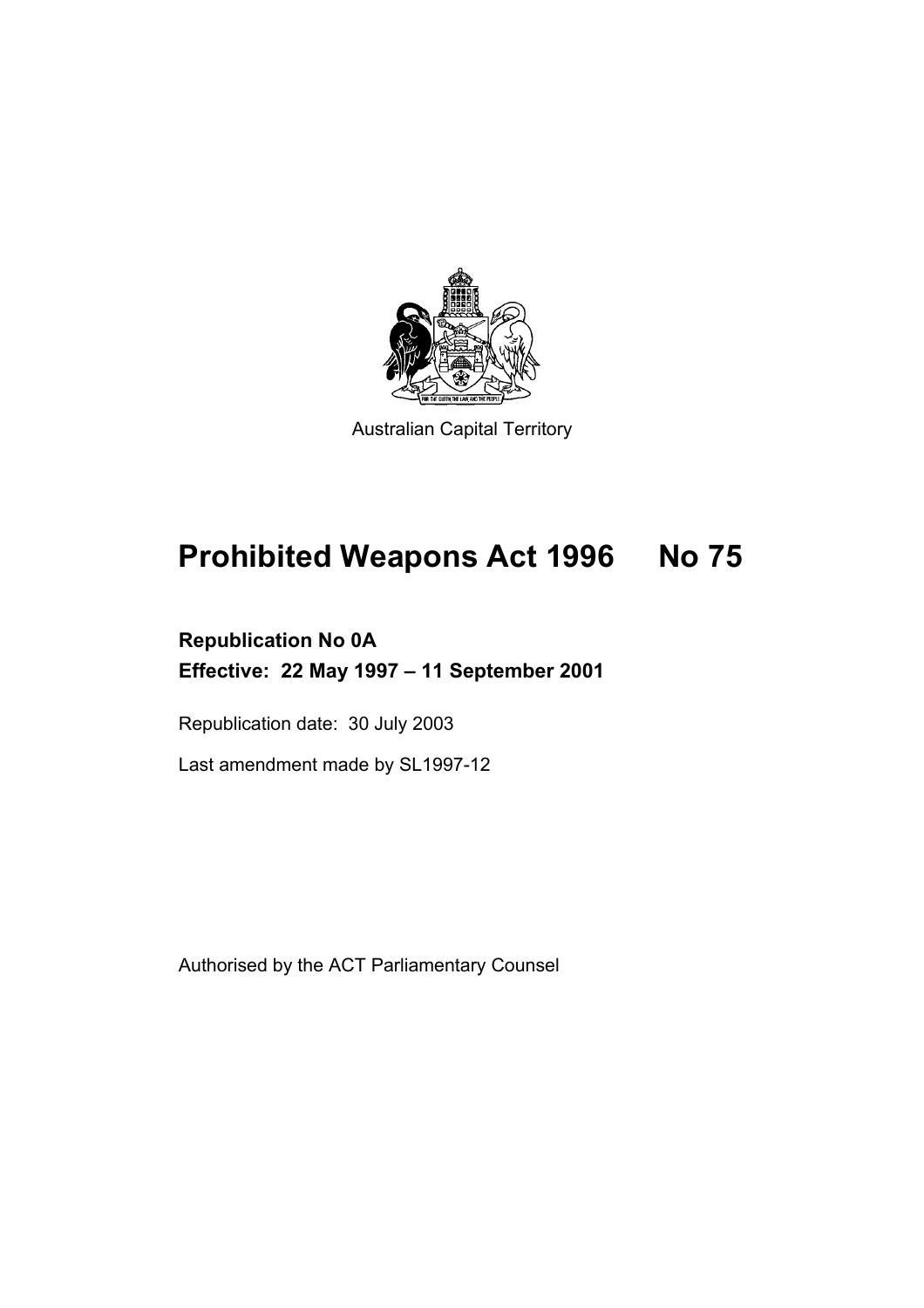## **About this republication**

#### **The republished law**

This is a republication of the *Prohibited Weapons Act 1996* effective from 22 May 1997 to 11 September 2001.

#### **Kinds of republications**

The Parliamentary Counsel's Office prepares 2 kinds of republications of ACT laws (see the ACT legislation register at www.legislation.act.gov.au):

- authorised republications to which the *Legislation Act 2001* applies
- unauthorised republications.
- The status of this republication appears on the bottom of each page.

#### **Editorial changes**

The *Legislation (Republication) Act 1996*, part 3, division 2 authorised the Parliamentary Counsel to make editorial amendments and other changes of a formal nature when preparing a law for republication. Editorial changes do not change the effect of the law, but have effect as if they had been made by an Act commencing on the republication date (see *Legislation (Republication) Act 1996*, s 14 and s 16). The changes are made if the Parliamentary Counsel considers they are desirable to bring the law into line, or more closely into line, with current legislative drafting practice.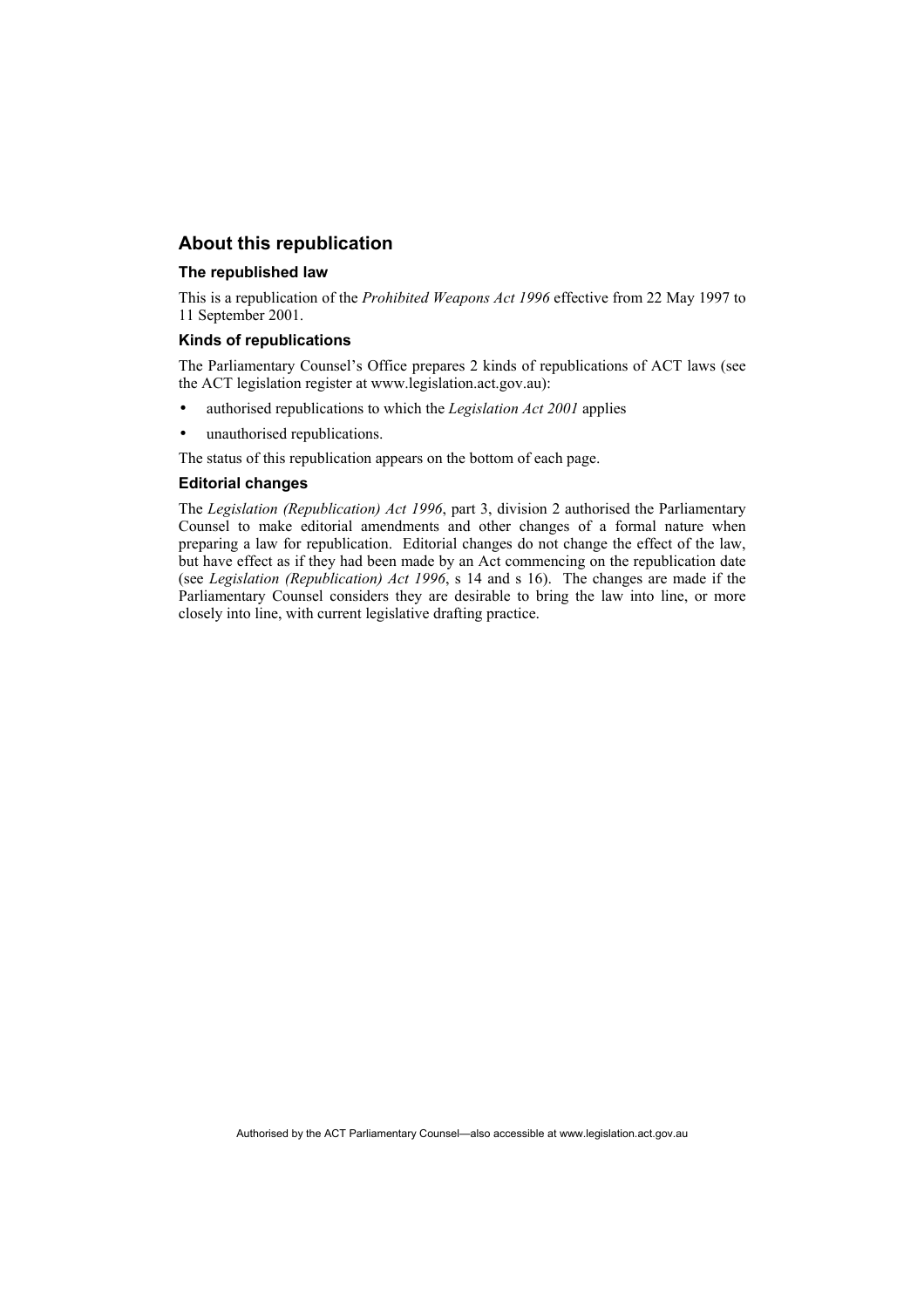

Australian Capital Territory

## **PROHIBITED WEAPONS ACT 1996**

## **TABLE OF PROVISIONS**

## Section

## PART I—PRELIMINARY

- 1. Short title
- 2. Commencement
- 3. Interpretation
- 4. Application

## PART II—PROHIBITED WEAPONS AND PROHIBITED ARTICLES

- 5. Possession or use of prohibited weapons
- 6. Possession of prohibited articles
- 7. Inspection of prohibited weapons or articles by police
- 8. Delivery to police by unauthorised holders

### PART III—PERMITS

- 9. Permits
- 10. Applications—false or misleading particulars
- 11. Contravention of conditions
- 12. Production of permit
- 13. Surrender of cancelled permit
- 14. Review of decisions

## PART IV—MISCELLANEOUS

- 15. Information to be supplied
- 16. Disposal of surrendered or seized prohibited weapons or prohibited articles
- 17. Evidentiary provisions
- 18. Regulations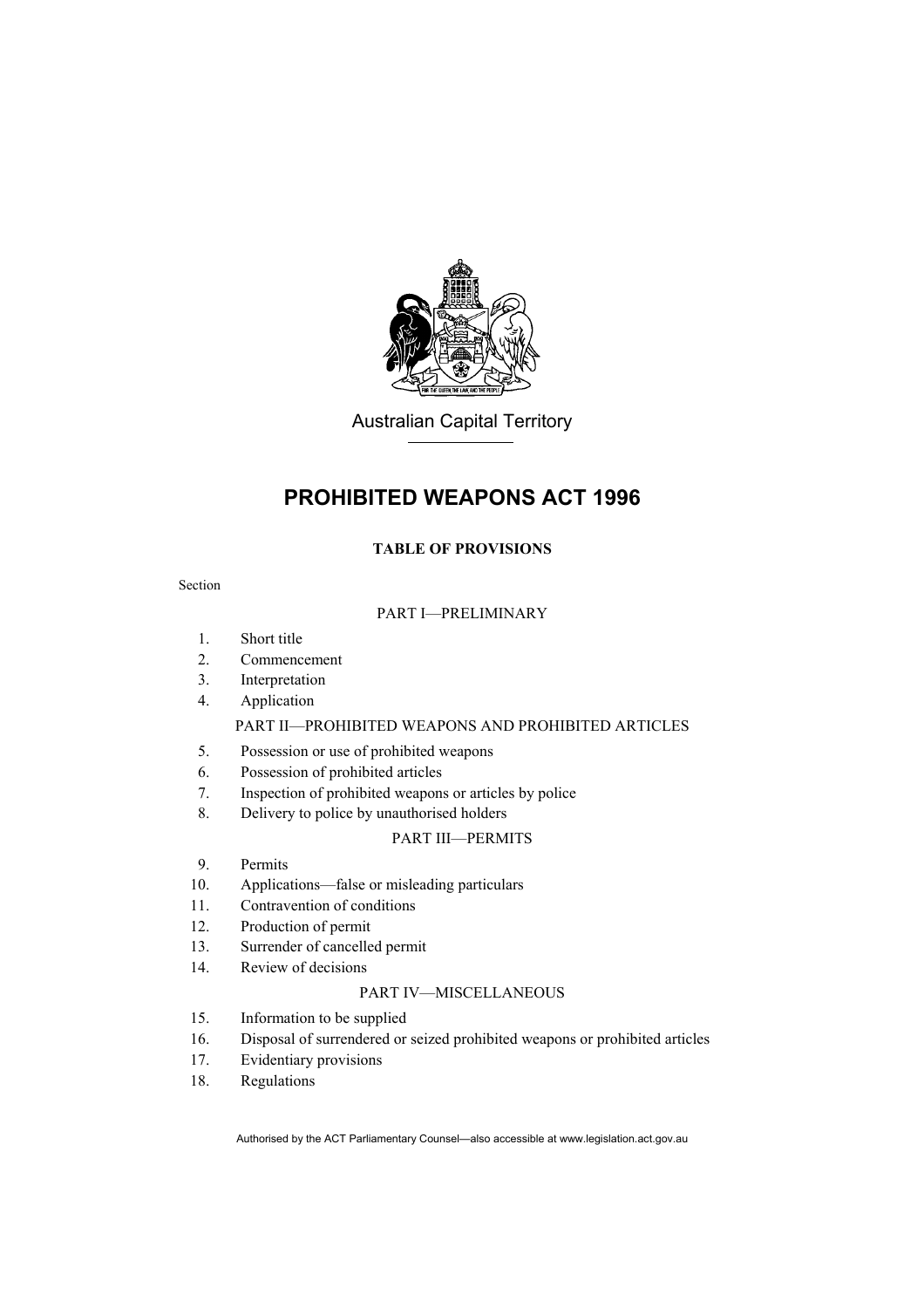## **TABLE OF PROVISIONS**—continued

Section

SCHEDULE PROHIBITED WEAPONS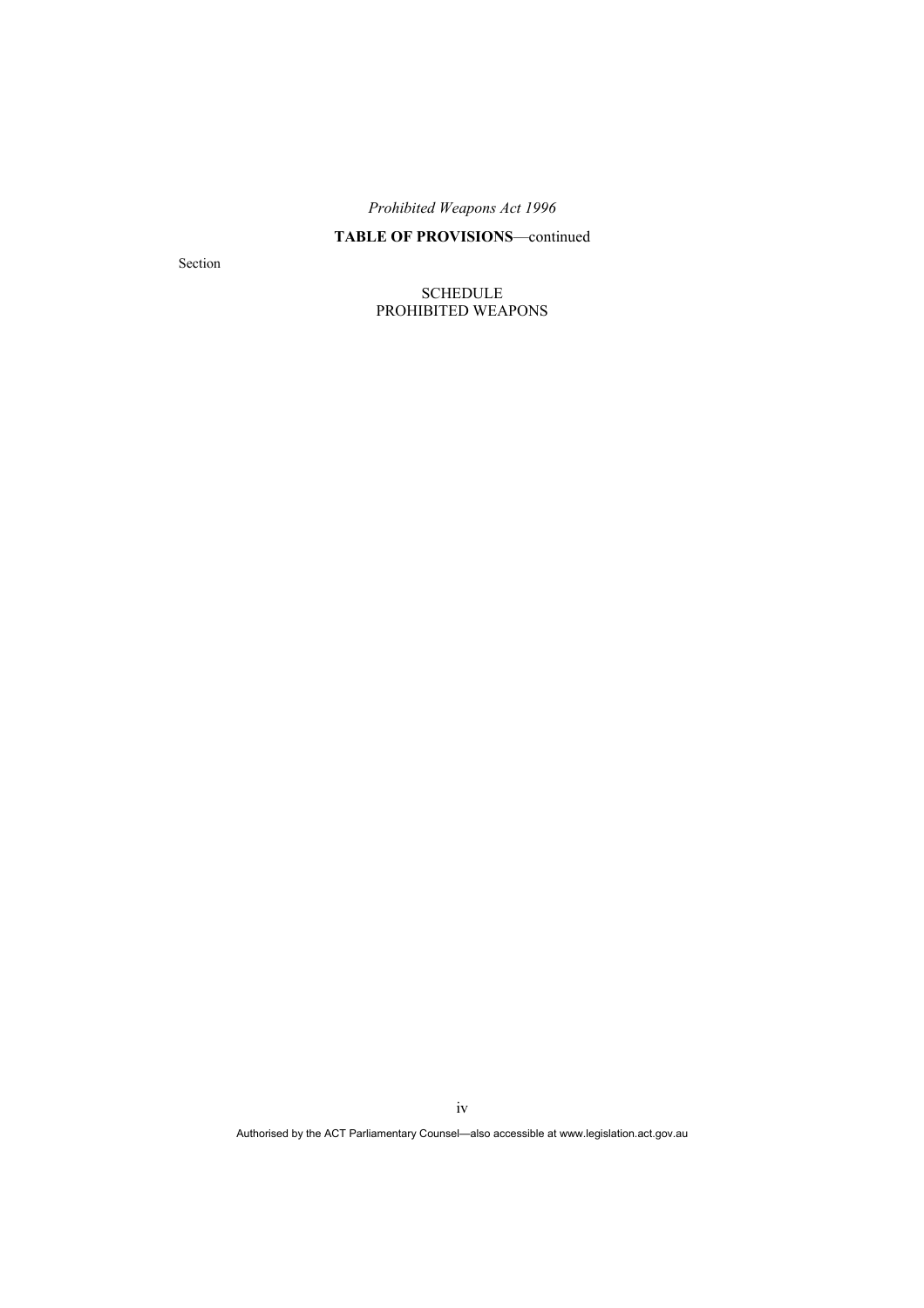

Australian Capital Territory

## **PROHIBITED WEAPONS ACT 1996**

An Act to prohibit the possession of certain dangerous weapons and other articles, and for related purposes

## **PART I—PRELIMINARY**

## **Short title**

**1.** This Act may be cited as the *Prohibited Weapons Act 1996.*<sup>1</sup>

## **Commencement**

**2.** (1) Section 1 and this section commence on the day on which this Act is notified in the *Gazette*.

**(2)** The remaining provisions commence on a day, or respective days, fixed by the Minister by notice in the *Gazette*.

**(3)** If a provision referred to in subsection (2) has not commenced before the end of the period of 6 months commencing on the day on which this Act is notified in the *Gazette*, that provision, by force of this subsection, commences on the first day after the end of that period.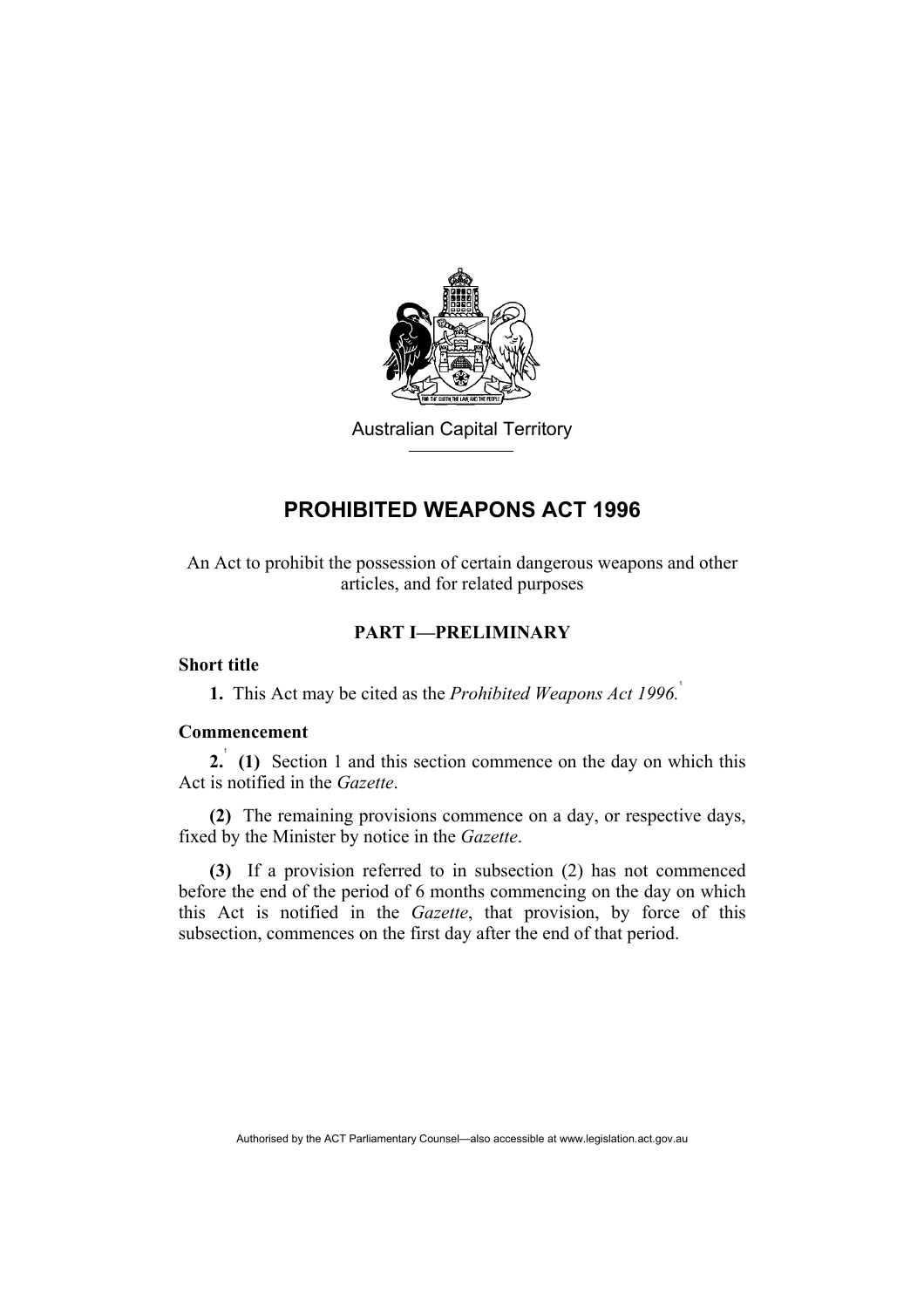#### **Interpretation**

**3. (1)** In this Act, unless the contrary intention appears—

"firearm" has the same meaning as in the *Firearms Act 1996*;

"permit" means a permit in force under Part III;

- "prohibited article" means any article that is declared by the regulations to be a prohibited article;
- "prohibited weapon" means any weapon or thing specified in the Schedule.
- **(2)** For the purposes of this Act—
- (a) anything that would be a prohibited weapon or prohibited article if it did not have something missing from it, or a defect or obstruction in it, is to be regarded as a prohibited weapon or prohibited article;
- (b) if parts of a prohibited weapon or prohibited article are in the possession of, or being carried by, 2 or more persons, each of them is to be regarded as possessing or carrying the weapon or article.

**(3)** For the purposes of this Act, a person is to be taken to have possession of a prohibited weapon or prohibited article if the person knowingly—

- (a) has custody of the weapon or article;
- (b) has the weapon or article in the custody of another person; or
- (c) has the weapon or article in or on any premises, place, vehicle vessel or aircraft, whether or not belonging to or occupied by the person.
- **(4)** The Executive may make regulations amending the Schedule—
- (a) by adding the name or a description of a weapon or article; or
- (b) by amending a name or description of a weapon or article for the purpose of more accurately describing the weapon or article concerned.

Authorised by the ACT Parliamentary Counsel—also accessible at www.legislation.act.gov.au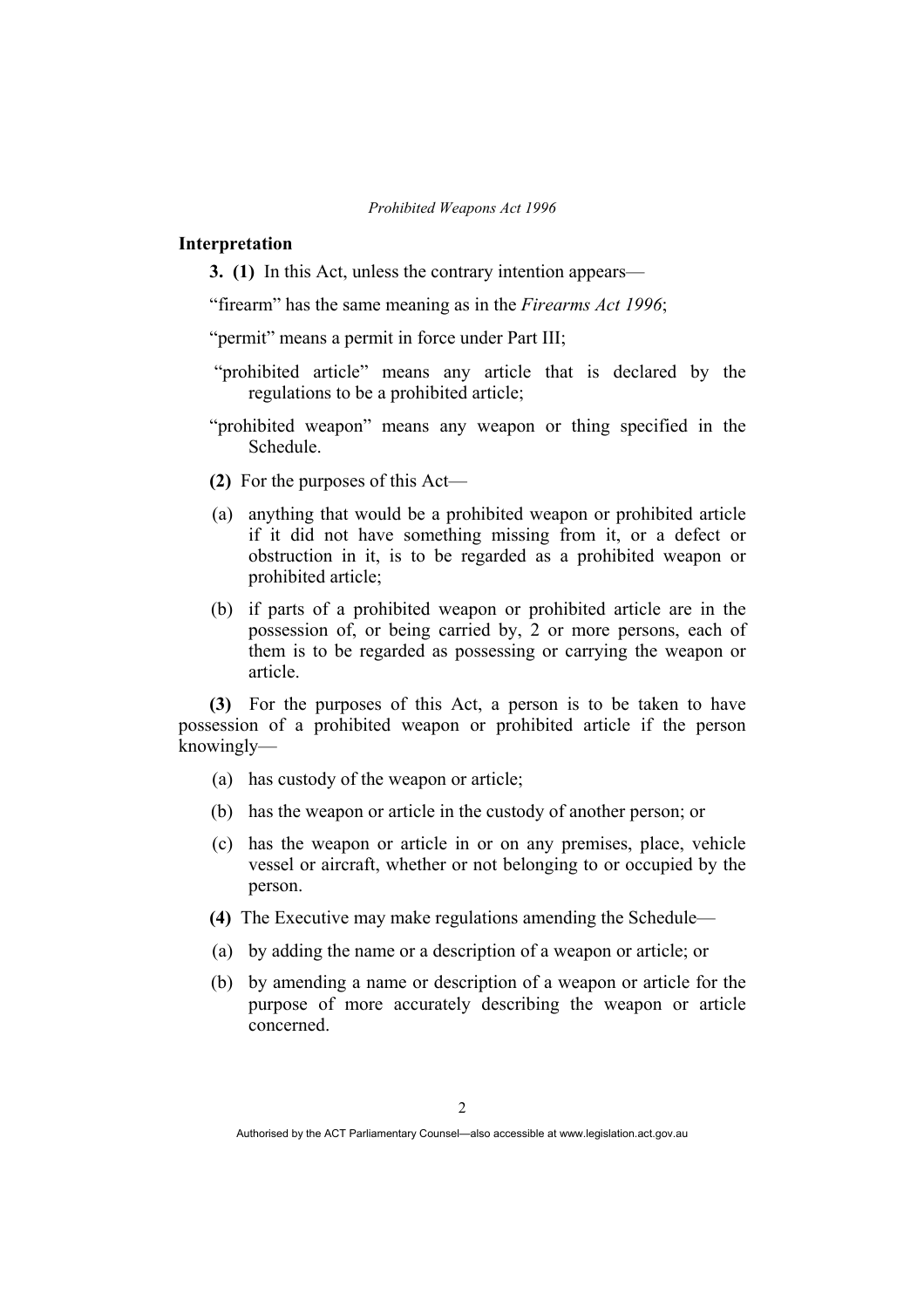#### **Application**

**4.** A person is not guilty of an offence against this Act or the regulations only because of something done by the person while acting in the ordinary course of the person's duties as a member of—

- (a) the Australian Federal Police or a police force of a State or another Territory;
- (b) the Defence Force;
- (c) a visiting force within the meaning of the *Defence (Visiting Forces) Act 1963* of the Commonwealth;
- (d) the Australian Cadet Corps established under the *Defence Act 1903* of the Commonwealth;
- (e) a member of the Council of the Australian War Memorial or of the staff of the Memorial who, in the performance of his or her functions and duties in accordance with the *Australian War Memorial Act 1980* of the Commonwealth, has in his or her possession a prohibited weapon, forming part of the memorial collection within the meaning of that Act; or
- (f) a member of the Council of the National Museum of Australia or of the staff of the Museum who, in the performance of his or her functions and duties in accordance with the *National Museum of Australia Act 1980* of the Commonwealth, has in his or her possession a prohibited weapon forming part of the memorial collection within the meaning of that Act.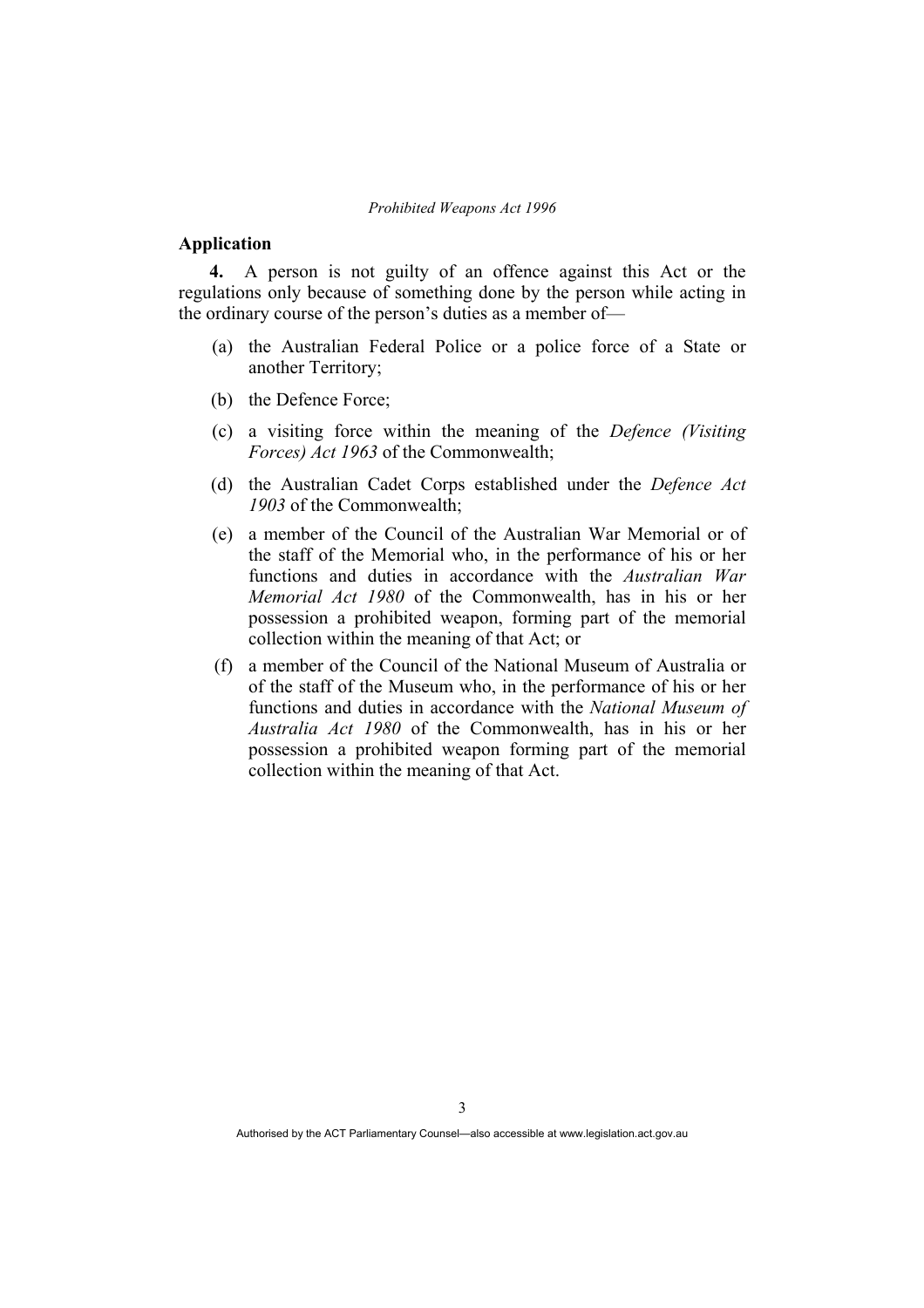## **PART II—PROHIBITED WEAPONS AND PROHIBITED ARTICLES**

#### **Possession or use of prohibited weapons**

**5. (1)** A person shall not possess or use a prohibited weapon unless authorised to do so by a permit or the regulations.

Penalty:

- (a) if the offender is a natural person—100 penalty units or imprisonment for 12 months, or both;
- (b) if the offender is a body corporate—500 penalty units.
- **(2)** In subsection (1)—
- "use" includes fire or explode and, whether or not the weapon concerned is capable of being fired or exploded, cause a reasonable belief that it will be fired or exploded.

### **Possession of prohibited articles**

**6.** A person shall not possess or use a prohibited article unless authorised to do so by a permit or the regulations.

Penalty:

- (a) if the offender is a natural person—50 penalty units or imprisonment for 6 months, or both;
- (b) if the offender is a body corporate—250 penalty units.

## **Inspection of prohibited weapons or articles by police**

**7. (1)** A person who possesses a prohibited weapon or prohibited article shall, on demand made by a police officer at any time, produce for inspection by that officer—

- (a) the weapon or article; and
- (b) any permit that authorises the person to possess the weapon or article.

Penalty:

(a) if the offender is a natural person—50 penalty units;

Authorised by the ACT Parliamentary Counsel—also accessible at www.legislation.act.gov.au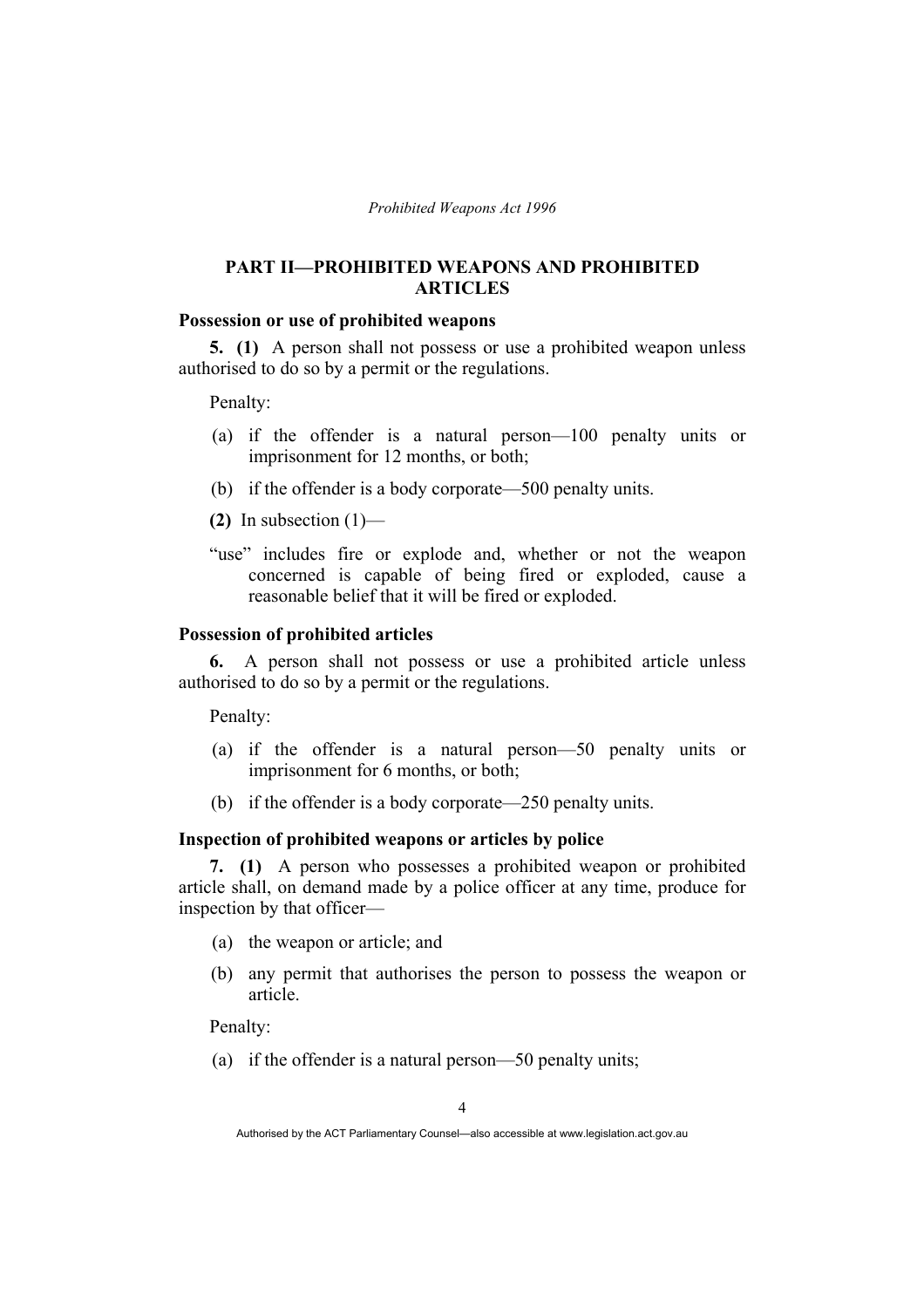(b) if the offender is a body corporate—250 penalty units.

**(2)** A person is guilty of an offence against subsection (1) only if the police officer, when making the demand, explains to the person that failure to comply with the demand is an offence against this Act.

**(3)** In subsection (1), a reference to a prohibited weapon or a prohibited article shall be read as including a reference to a part of a prohibited weapon or a prohibited article.

#### **Delivery to police by unauthorised holders**

**8. (1)** A person who—

- (a) comes into possession of a prohibited weapon or a prohibited article, but is not authorised by or under this Act to possess the weapon or article; or
- (b) possesses a prohibited weapon or a prohibited article and ceases to be so authorised to possess the weapon or article;

shall, within 7 days after coming into possession of the weapon or article or ceasing to be so authorised to possess it, deliver the weapon or article to—

- (c) a person who is authorised by a permit to possess it; or
- (d) a police officer.

Penalty:

- (a) if the offender is a natural person—50 penalty units or imprisonment for 6 months, or both;
- (b) if the offender is a body corporate—250 penalty units.

**(2)** A person does not contravene any other provision of this Act just by delivering or surrendering anything in accordance with this section or by accepting its delivery.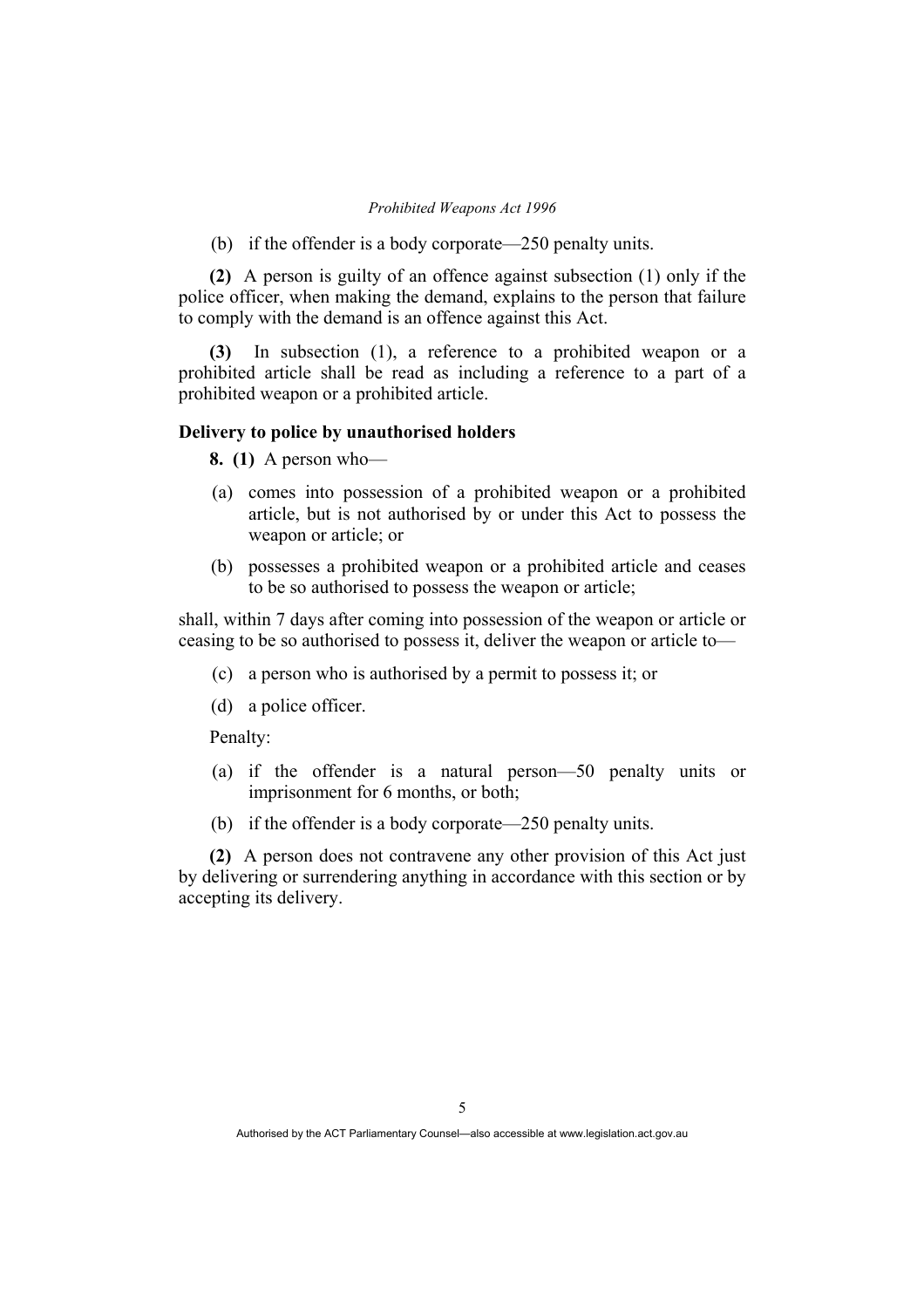## **PART III—PERMITS**

## **Permits**

**9. (1)** The Registrar may issue a permit authorising—

- (a) the possession or the possession and use of a prohibited weapon; or
- (b) the possession of a prohibited article.

**(2)** The regulations may provide for mandatory or discretionary grounds for refusing the issue of a permit.

**(3)** A permit may be issued subject to conditions.

**(4)** The conditions may provide for the expiration of the permit, limit the authority it confers and impose requirements on the person to whom the permit is issued.

**(5)** The Registrar may, for any reason the Registrar considers sufficient, cancel a permit by causing written notice of its cancellation to be served on the person to whom the permit was issued.

**(6)** A person to whom a permit was issued may surrender the permit for cancellation.

## **Applications—false or misleading particulars**

**10.** A person shall not, in an application for a permit, make a statement or furnish information that is false or misleading in a material particular.

Penalty:

- (a) if the offender is a natural person—50 penalty units or imprisonment for 6 months, or both;
- (b) if the offender is a body corporate—250 penalty units.

## **Contravention of conditions**

**11.** A person to whom a permit is issued shall not contravene any requirement made by the conditions of a permit.

Penalty:

(a) if the offender is a natural person—50 penalty units;

Authorised by the ACT Parliamentary Counsel—also accessible at www.legislation.act.gov.au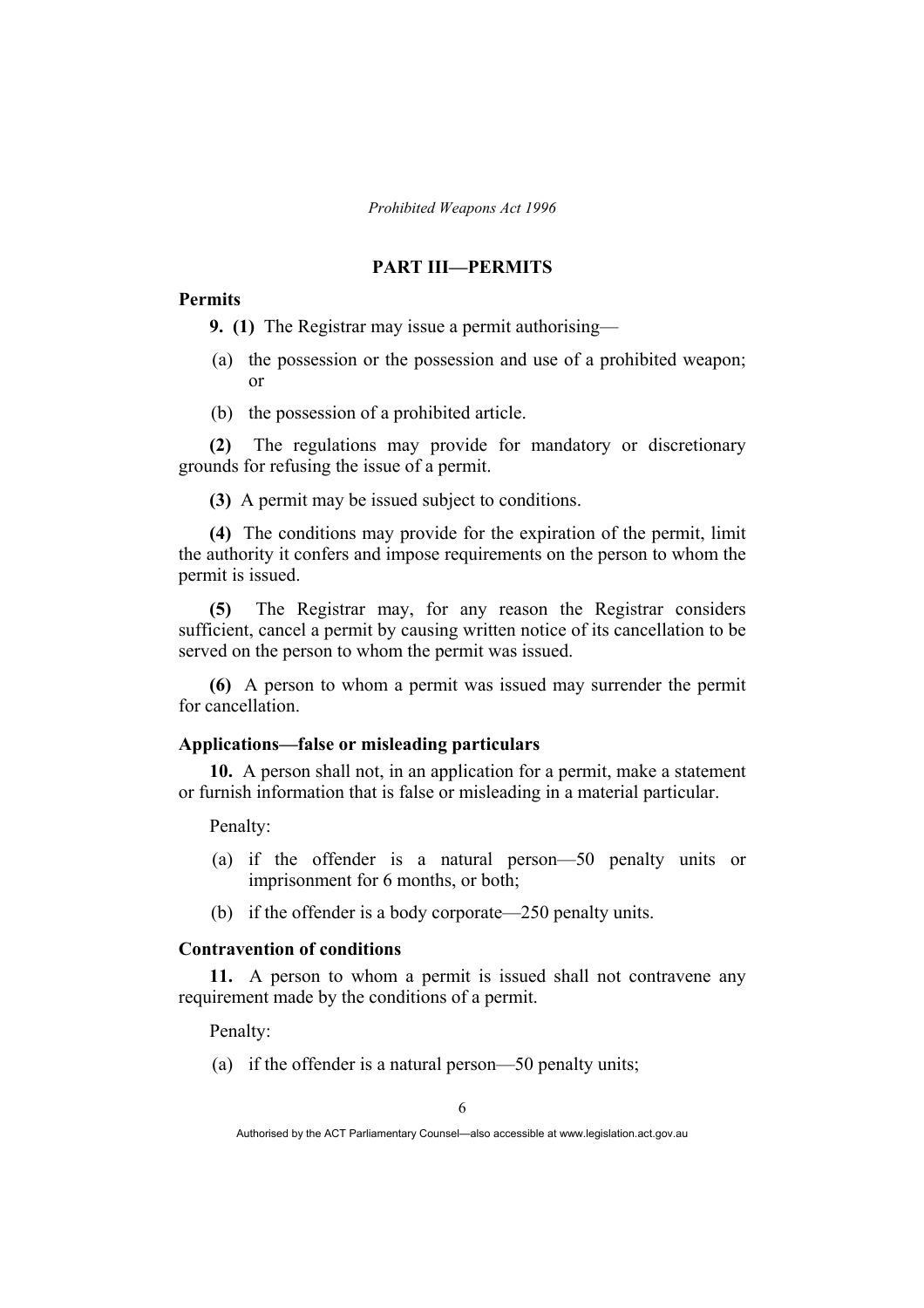(b) if the offender is a body corporate—250 penalty units.

## **Production of permit**

**12. (1)** A person to whom a permit is issued shall, on demand of a police officer at any time—

- (a) produce the permit for inspection by the police officer if the person has the permit in his or her possession; or
- (b) state the person's full name and usual place of residence to the police officer.

Penalty:

- (a) if the offender is a natural person—50 penalty units or imprisonment for 6 months, or both;
- (b) if the offender is a body corporate—250 penalty units.

**(2)** A person is guilty of an offence against subsection (1) only if the police officer, when making the demand, explains to the person that failure to comply with the demand is an offence against this Act.

#### **Surrender of cancelled permit**

**13.** If a permit is cancelled or expires, the person to whom it was issued shall within 7 days of that cancellation or expiry, surrender it to the Registrar.

Penalty:

- (a) if the offender is a natural person—50 penalty units or imprisonment for 6 months, or both;
- (b) if the offender is a body corporate—250 penalty units.

## **Review of decisions**

**14. (1)** Application may be made to the Administrative Appeals Tribunal for a review of a decision of the Registrar—

- (a) refusing to issue a permit under subsection 9 (1); or
- (b) cancelling a permit under subsection 9 (5).

**(2)** Where the Registrar makes a decision of the kind referred to in subsection (1), the Registrar shall cause notice in writing of the decision to be given to the applicant or permit holder, as the case requires.

Authorised by the ACT Parliamentary Counsel—also accessible at www.legislation.act.gov.au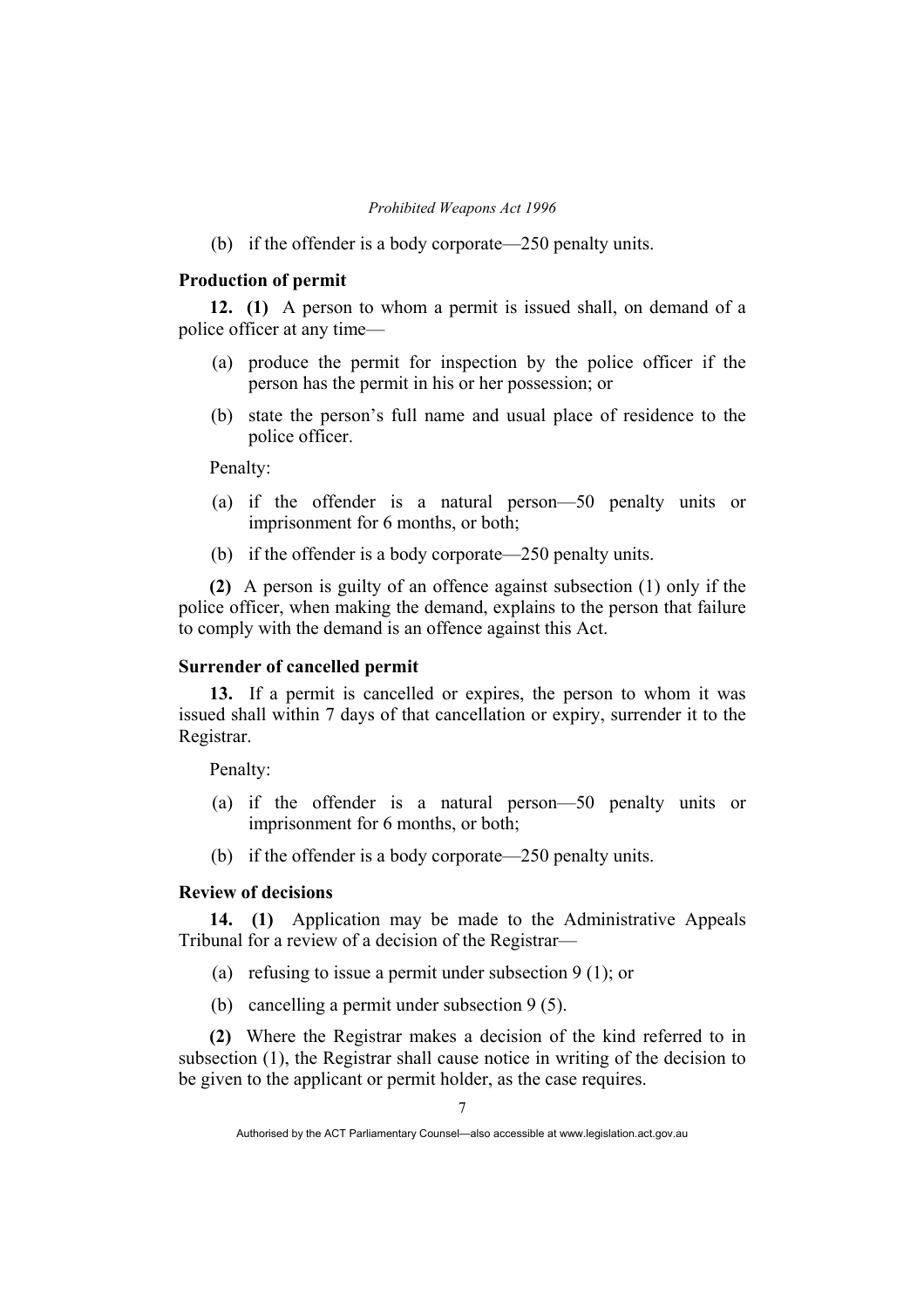**(3)** A notice under subsection (2) shall be in accordance with the requirements of the Code of Practice in force under subsection 25B (1) of the *Administrative Appeals Tribunal Act 1989*.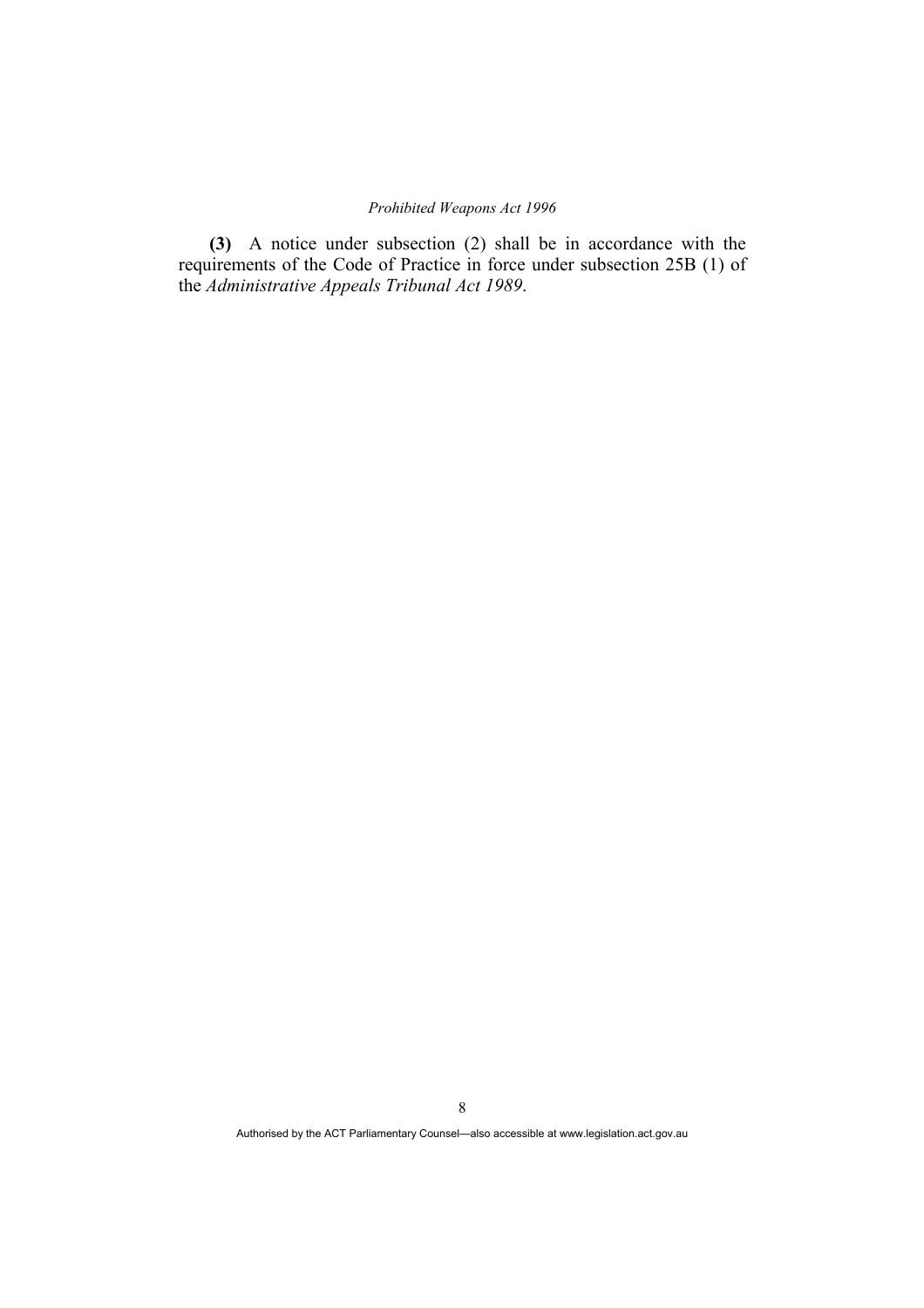## **PART IV—MISCELLANEOUS**

## **Information to be supplied**

**15.** A person who has possession of a prohibited weapon or prohibited article acquired from another person shall, on demand made by a police officer at any time, inform the police officer of—

- (a) the name and address of the person from whom the weapon or article was acquired; and
- (b) the date on which it was acquired.

Penalty:

- (a) if the offender is a natural person—50 penalty units;
- (b) if the offender is a body corporate—250 penalty units.

## **Disposal of surrendered or seized prohibited weapons or prohibited articles**

**16. (1)** A magistrate may, on application by a police officer or by any person who claims to be the owner of a prohibited weapon or prohibited article surrendered to or seized by a police officer in accordance with this Act, order that the weapon or article—

- (a) be forfeited to the Territory;
- (b) be returned to the person claiming to be the owner of the weapon or article; or
- (c) be otherwise disposed of in such manner as the Court thinks fit.

**(2)** If a person is found guilty of an offence under this Act and a weapon or article has been seized by a police officer in connection with the offence, the court which makes the finding of guilt is taken to have ordered that the weapon or article be forfeited to the Territory.

**(3)** A weapon or article forfeited under subsection (2) may be destroyed.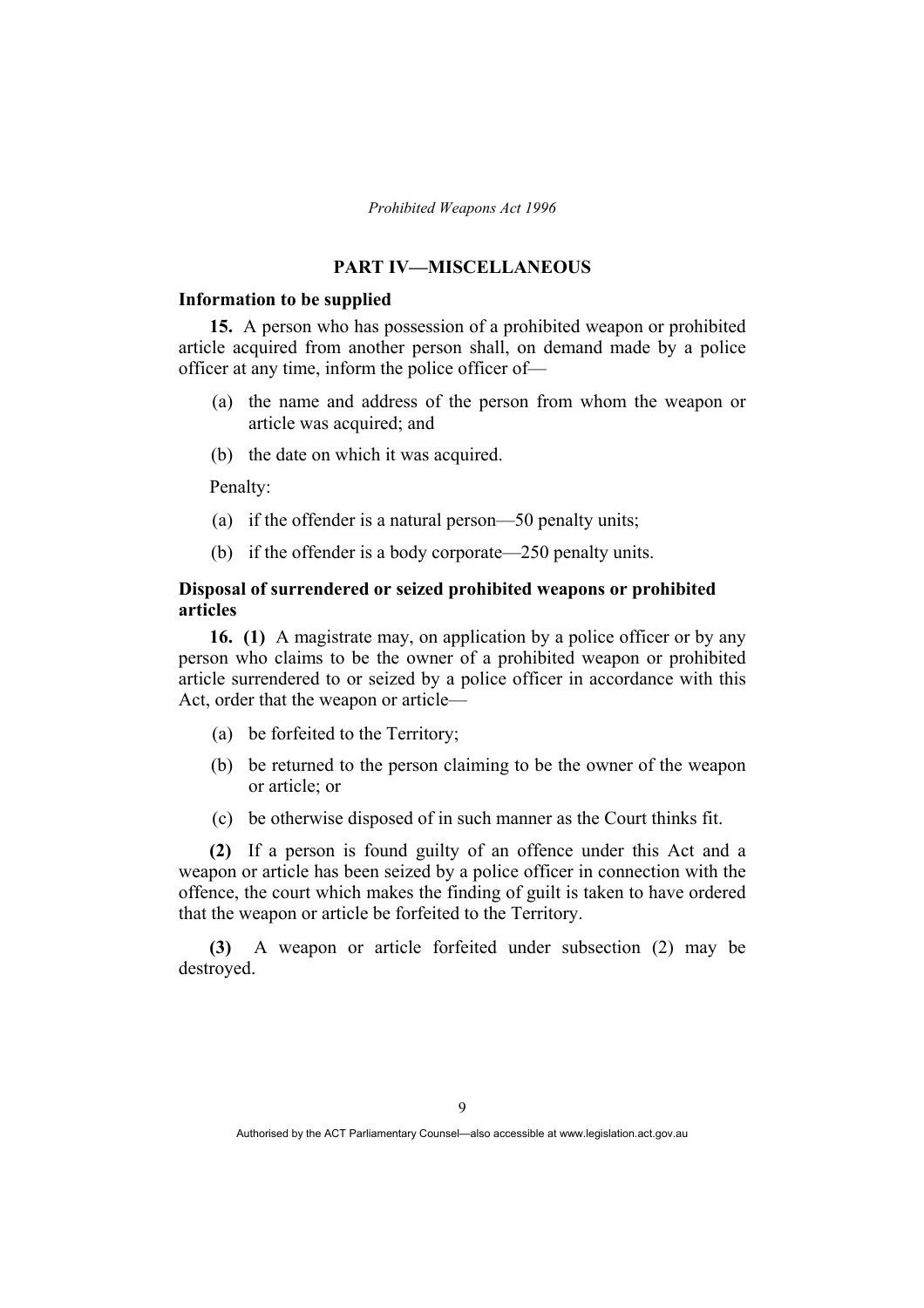## **Evidentiary provisions**

**17.** A certificate signed by the Registrar certifying that—

- (a) a specified person was or was not, on a day or during a specified period, the holder of a permit (or of a permit for a specified prohibited weapon or prohibited article);
- (b) a permit was issued subject to specified conditions; or
- (c) an article is or is not of a type for the time being approved by the Registrar for the purposes of paragraph (a) of the definition of "prohibited article" in subsection  $3(1)$  or for the purposes of item 14 of the Schedule;

is evidence of the matters contained in the certificate.

## **Regulations**

**18. (1)** The Executive may make regulations for the purposes of this Act.

**(2)** The regulations may prescribe a penalty for an offence against the regulations not exceeding—

- (a) in the case of a natural person—10 penalty units; or
- (b) in the case of a body corporate—50 penalty units.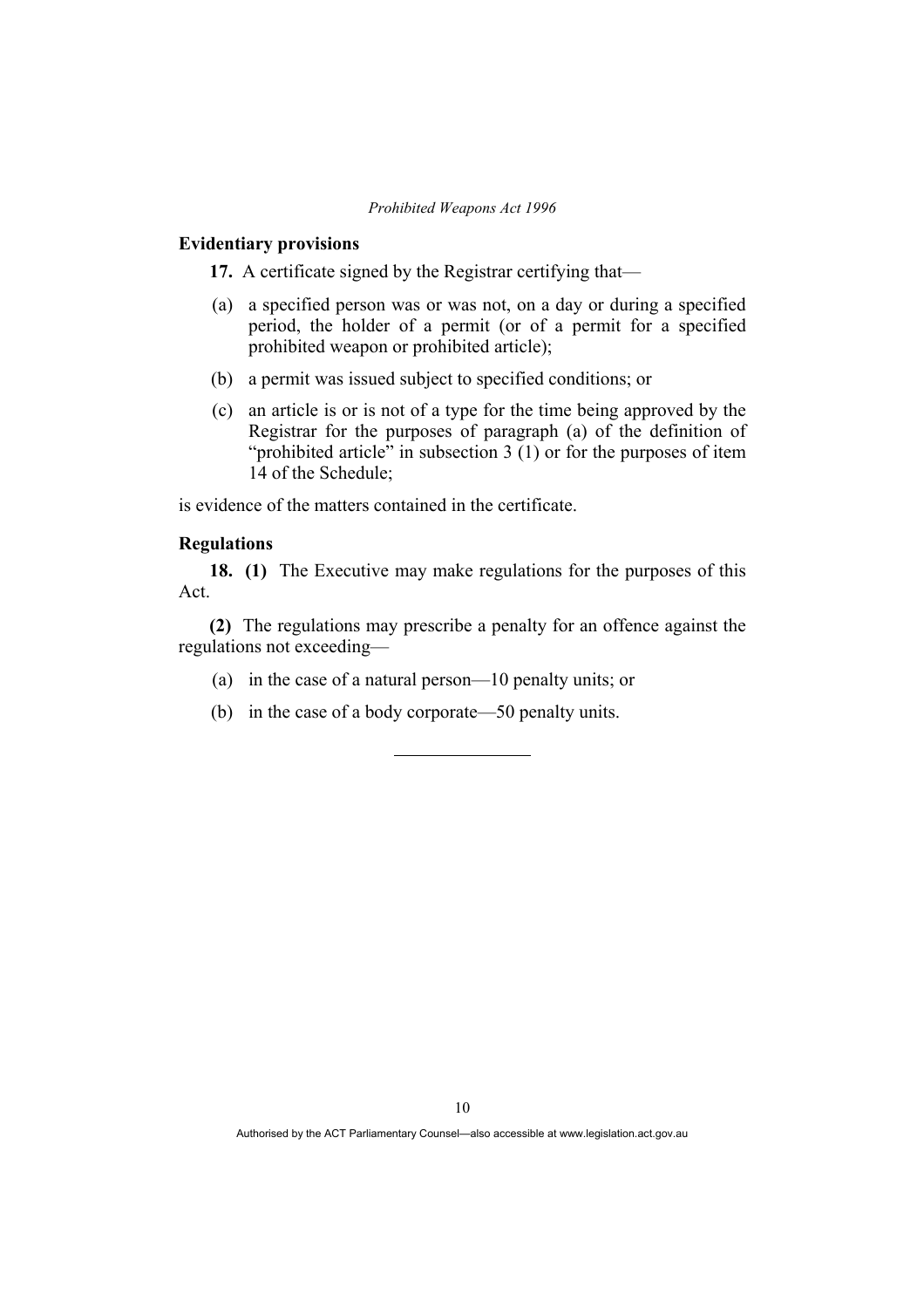## **SCHEDULE** Section 3

## PROHIBITED WEAPONS

| Item           | Description                                                                                                                                                                                                                     |  |  |  |  |  |
|----------------|---------------------------------------------------------------------------------------------------------------------------------------------------------------------------------------------------------------------------------|--|--|--|--|--|
| 1              | Any explosive, incendiary, irritant or poison gas—                                                                                                                                                                              |  |  |  |  |  |
|                | bomb;<br>(a)                                                                                                                                                                                                                    |  |  |  |  |  |
|                | (b)<br>grenade;                                                                                                                                                                                                                 |  |  |  |  |  |
|                | rocket having a propellant charge of more than 100<br>(c)<br>grams;                                                                                                                                                             |  |  |  |  |  |
|                | (d)<br>missile having an explosive or incendiary charge of<br>more than 7 grams; or                                                                                                                                             |  |  |  |  |  |
|                | mine;<br>(e)                                                                                                                                                                                                                    |  |  |  |  |  |
|                | or a similar device.                                                                                                                                                                                                            |  |  |  |  |  |
| $\overline{2}$ | An article being—                                                                                                                                                                                                               |  |  |  |  |  |
|                | a rimfire magazine with a capacity of more than 15<br>(a)<br>rounds;                                                                                                                                                            |  |  |  |  |  |
|                | a centre-fire self-loading rifle magazine, or shotgun<br>(b)<br>magazine, with a capacity of more than 5 rounds; or                                                                                                             |  |  |  |  |  |
|                | a shotgun tubular magazine extension to extend the<br>(c)<br>capacity of a shotgun magazine to more than 5<br>rounds.                                                                                                           |  |  |  |  |  |
| 3              | A spear gun having an overall length of less than 45<br>centimetres.                                                                                                                                                            |  |  |  |  |  |
| $\overline{4}$ | A crossbow other than a crossbow manufactured before 1<br>January 1900.                                                                                                                                                         |  |  |  |  |  |
| 5              | A knife commonly known as a flick knife that has a blade<br>which opens automatically by gravity or centrifugal force or<br>by any pressure applied to a button, spring or device in or<br>attached to the handle of the knife. |  |  |  |  |  |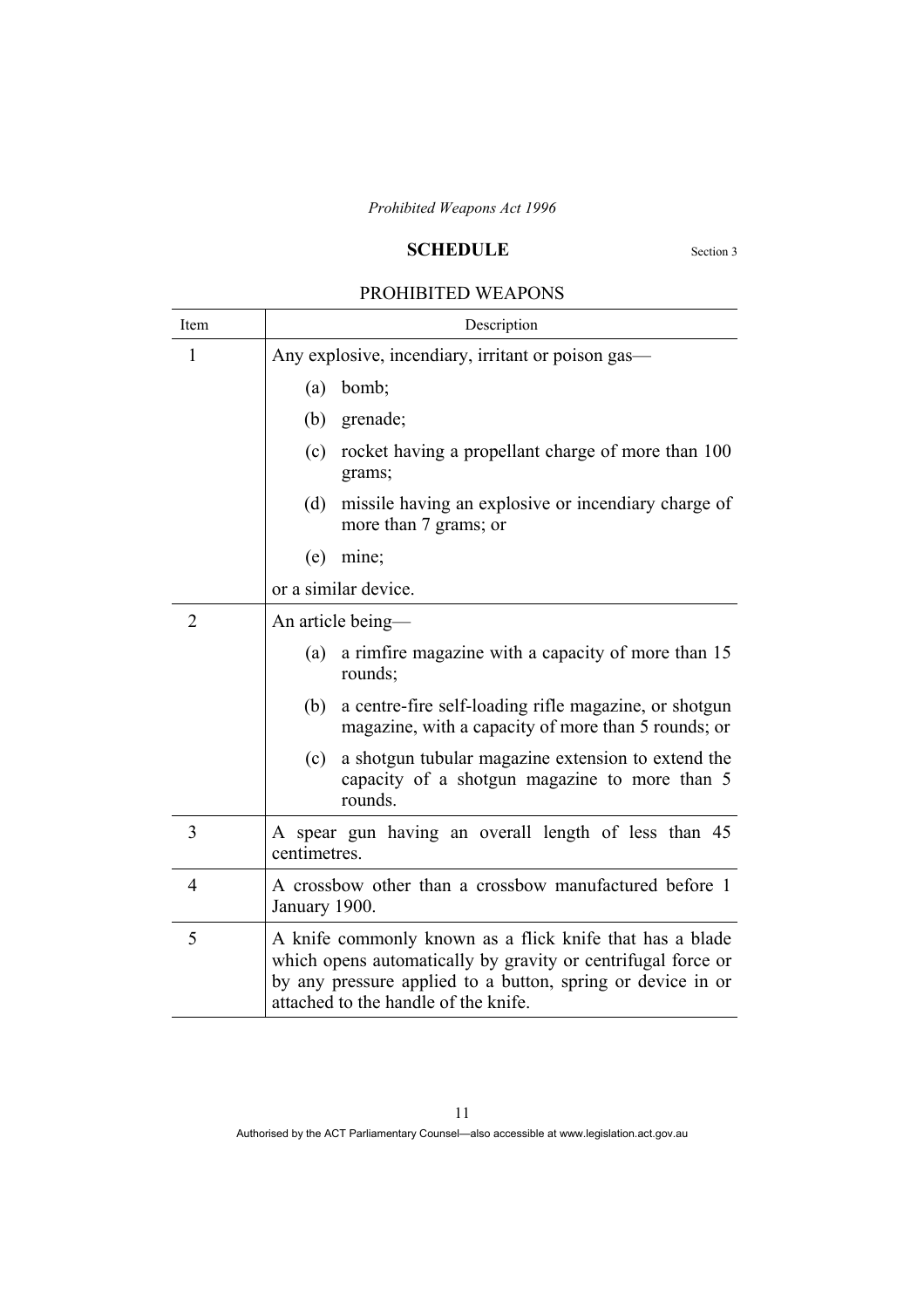## **SCHEDULE**—continued

| Item | Description                                                                                                                                                                                                                                                |  |  |  |  |  |
|------|------------------------------------------------------------------------------------------------------------------------------------------------------------------------------------------------------------------------------------------------------------|--|--|--|--|--|
| 6    | A sheath knife that has a sheath which withdraws into its<br>handle by gravity or centrifugal force or if pressure is applied<br>to a button, spring or device attached to or forming part of<br>the sheath, handle or blade of the knife.                 |  |  |  |  |  |
| 7    | A walking stick or walking cane containing a sword.                                                                                                                                                                                                        |  |  |  |  |  |
| 8    | A riding crop containing a knife or stiletto.                                                                                                                                                                                                              |  |  |  |  |  |
| 9    | A device known as a Taser Self Defence Weapon or any<br>similar device.                                                                                                                                                                                    |  |  |  |  |  |
| 10   | A device known as an Urban Skinner push dagger or any<br>similar device.                                                                                                                                                                                   |  |  |  |  |  |
| 11   | A butterfly knife or any similar device.                                                                                                                                                                                                                   |  |  |  |  |  |
| 12   | A knife commonly known as a star knife or any similar<br>device.                                                                                                                                                                                           |  |  |  |  |  |
| 13   | A flame thrower of military design or similar device.                                                                                                                                                                                                      |  |  |  |  |  |
| 14   | A device known as a Farallon Shark Dart or any similar<br>device which is designed to expel, upon contact, any gas or<br>other substance capable of causing bodily harm and which is<br>reasonably capable of being carried concealed about the<br>person. |  |  |  |  |  |
| 15   | A device known as a Saunders "Falcon" Hunting Sling or<br>any other article or device in the nature of a hunting sling,<br>catapult or slingshot which is designed for use with, or a<br>component part of which is, a brace which-                        |  |  |  |  |  |
|      | fits or rests upon the forearm or upon another part<br>(a)<br>of the body of the user; and                                                                                                                                                                 |  |  |  |  |  |
|      | supports the wrist against the tension of elastic<br>(b)<br>material used to propel a projectile.                                                                                                                                                          |  |  |  |  |  |
| 16   | An article known as "The Bowen Knife Belt" or any article<br>of similar design capable of concealing or disguising a knife<br>or any like article.                                                                                                         |  |  |  |  |  |

Authorised by the ACT Parliamentary Counsel—also accessible at www.legislation.act.gov.au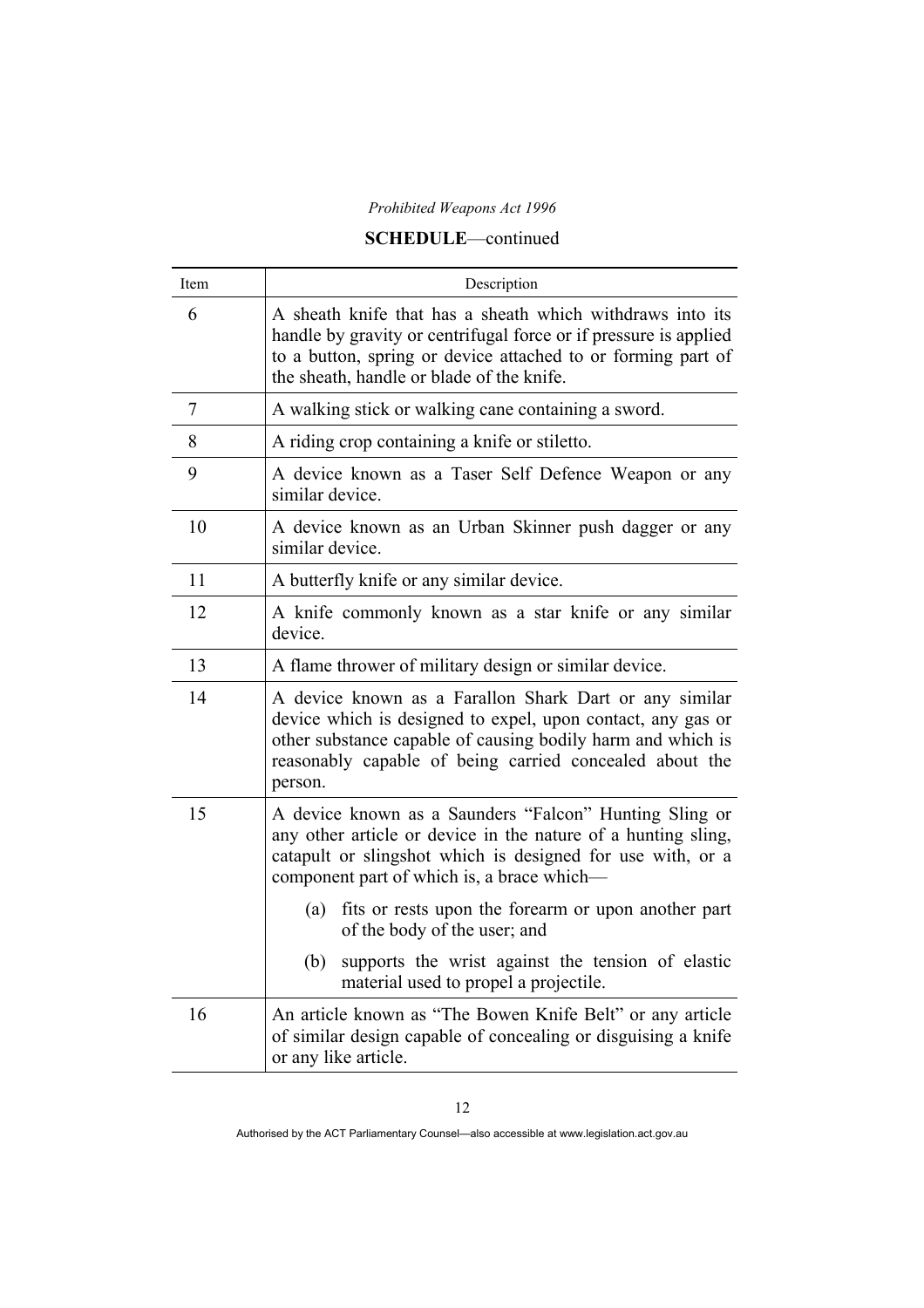## **SCHEDULE**—continued

| Item | Description                                                                                                                                                                                                                                |  |  |  |  |  |
|------|--------------------------------------------------------------------------------------------------------------------------------------------------------------------------------------------------------------------------------------------|--|--|--|--|--|
| 17   | Any article or device of a type commonly known as a<br>knuckle-duster or metal knuckles or any article or device<br>made or adapted for use as such.                                                                                       |  |  |  |  |  |
| 18   | A sap glove.                                                                                                                                                                                                                               |  |  |  |  |  |
| 19   | A studded glove.                                                                                                                                                                                                                           |  |  |  |  |  |
| 20   | Any blow-gun capable of projecting a dart.                                                                                                                                                                                                 |  |  |  |  |  |
| 21   | Any dart capable of being projected from a blow-gun.                                                                                                                                                                                       |  |  |  |  |  |
| 22   | A mace or any similar article other than a ceremonial mace<br>made for and used solely as a symbol of authority on<br>ceremonial occasions.                                                                                                |  |  |  |  |  |
| 23   | Any article or device in the form of a flail in which the<br>striking part is armed with spikes or studded with any<br>protruding matter.                                                                                                  |  |  |  |  |  |
| 24   | A whip the lash of which is comprised wholly or partly of<br>any form of metal.                                                                                                                                                            |  |  |  |  |  |
| 25   | A cat-o'-nine tails or any similar article or device whether or<br>not it has nine lashes.                                                                                                                                                 |  |  |  |  |  |
| 26   | An article commonly known as kung fu sticks, otherwise<br>known as a nunchaku, or any similar article.                                                                                                                                     |  |  |  |  |  |
| 27   | A side-handled baton or any similar device.                                                                                                                                                                                                |  |  |  |  |  |
| 28   | Anything designed or intended as a defence or anti-personnel<br>spray that is capable of discharging by any means any irritant<br>matter (not being an irritant matter referred to in item 29) in<br>liquid, powder, gas or chemical form. |  |  |  |  |  |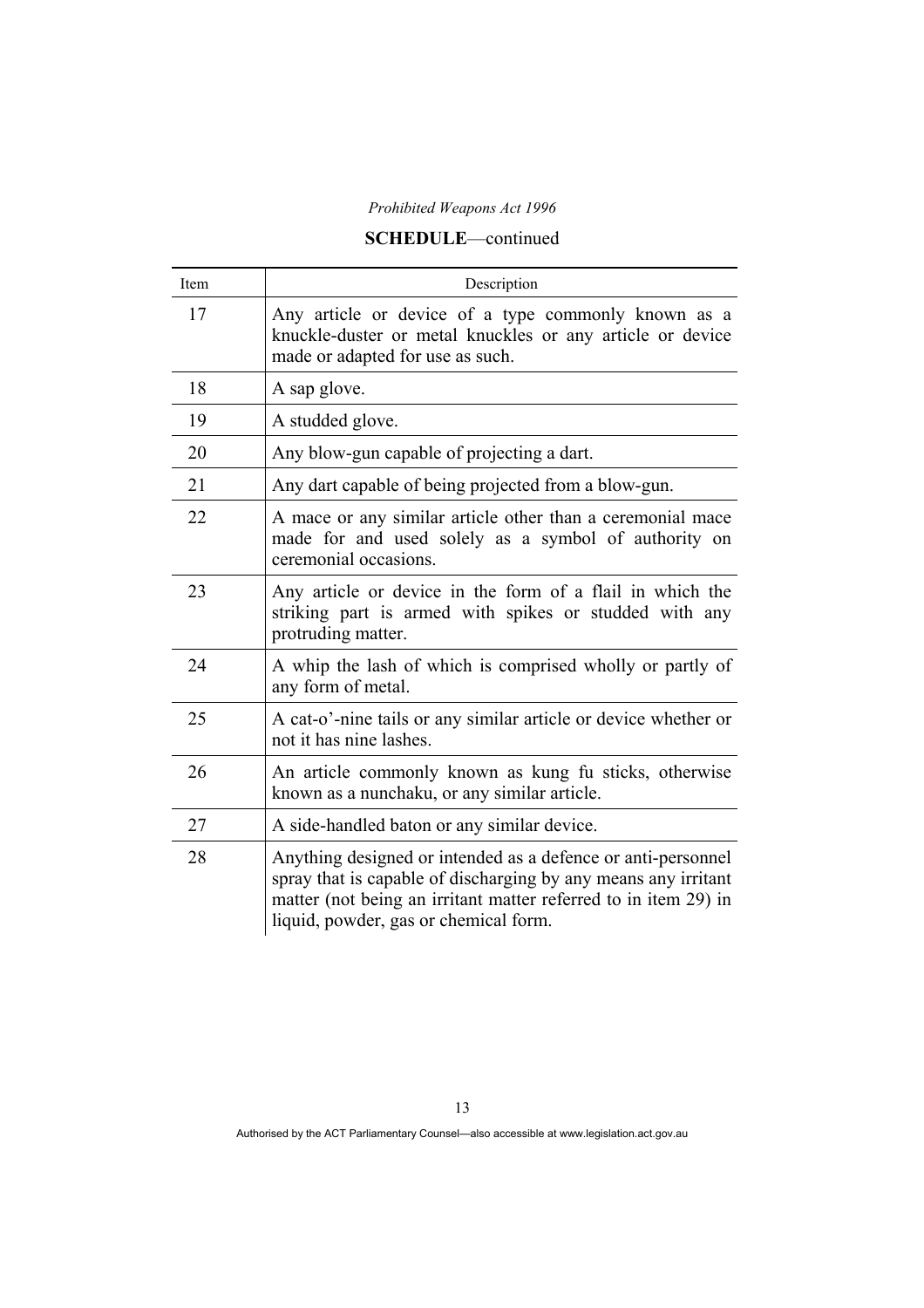## **SCHEDULE**—continued

| Item | Description                                                                                                                                                                                                                                                |  |  |  |  |  |  |
|------|------------------------------------------------------------------------------------------------------------------------------------------------------------------------------------------------------------------------------------------------------------|--|--|--|--|--|--|
| 29   | Anything designed or intended as a defence or anti-personnel<br>spray that is capable of discharging by any means any irritant<br>matter comprising or containing any 1 or more of the<br>following substances in liquid, powder, gas or chemical<br>form: |  |  |  |  |  |  |
|      | chloroacetophenone, known as CN;<br>(a)<br>orthochlorobenzalmalononitrile, known as CS;<br>(b)<br>(c) dypenylaminechloroarsone, known as DM or<br>Adamsite;<br>oleoresin capsicum, known as OC.<br>(d)                                                     |  |  |  |  |  |  |
| 30   | A ballistic knife (other than a ballistic knife that propels a<br>projectile by means of an explosive) or any similar device.                                                                                                                              |  |  |  |  |  |  |